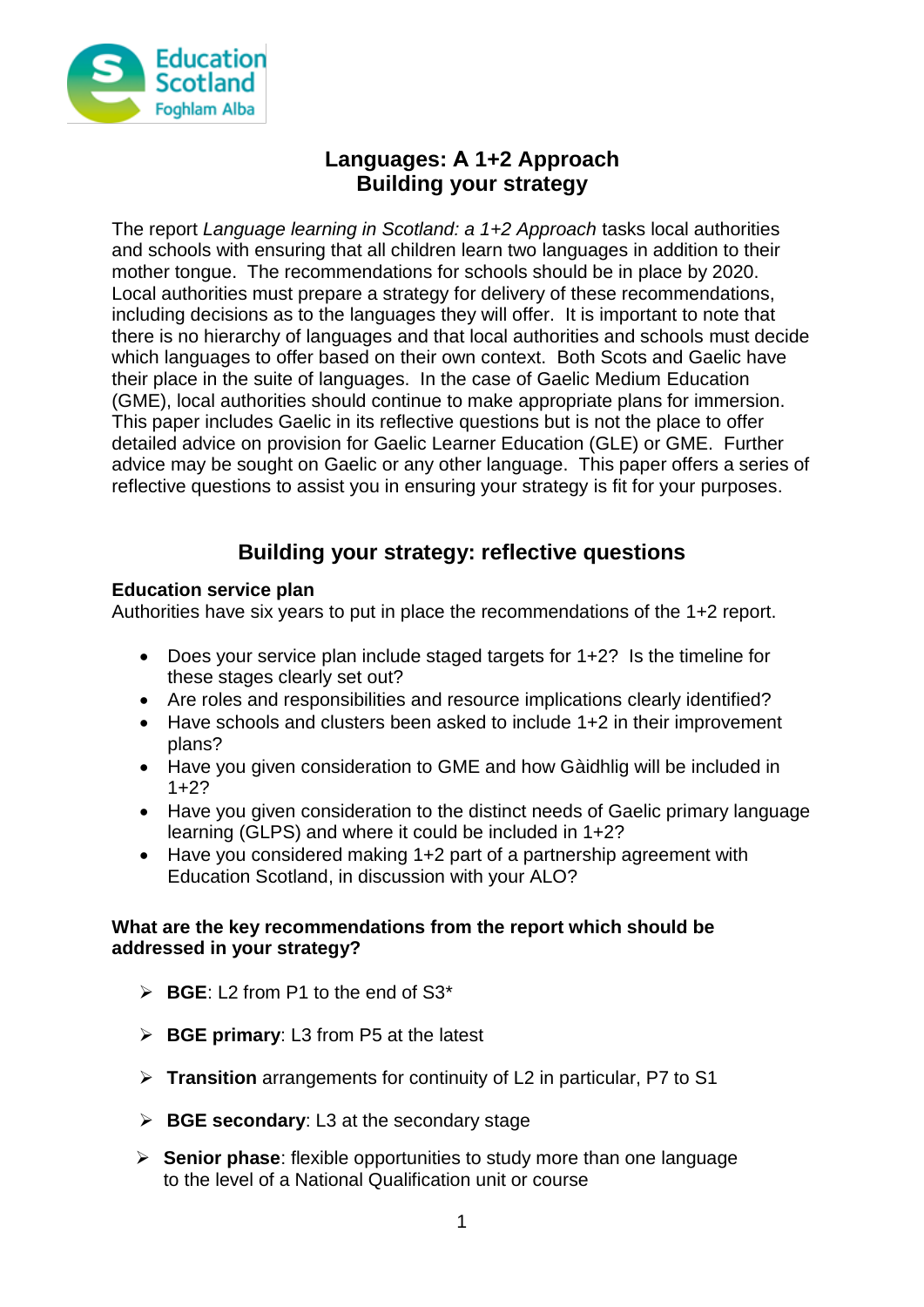

\*Please note that, in response to concerns from local authorities, the SIG has issued further guidance on continuity from P7 to S1. This offers additional flexibility for a few schools/clusters.

#### **Consider how the following key areas are represented in your strategy:**

- $\triangleright$  Vision for 1+2, including Gaelic Education
- $\triangleright$  Communication and promotion
- $\triangleright$  Cluster planning
- $\triangleright$  Training
- $\triangleright$  Resources
- $\triangleright$  Partnerships and support

#### **Vision**

- How does 1+2 fit within your authority's overall vision for young people?
- What do you want 1+2 to deliver?
- Where does it sit within your plans for Curriculum for Excellence?
- How does it sit within your plans for GME and for GLE?
- How will it support all young people in developing skills for learning, life and work?

#### **Communication**

- How will you ensure that all establishments are aware of the key recommendations of the 1+2 report and what it means for them?
- How will you ensure that all are aware of the role of Gaelic Education and what it means for them?
- How will you ensure that parents are informed and involved in developments?
- How will guidance staff and pupils be informed of the implications for learners?
- How will the authority promote 1+2 and engender positive attitudes?

#### **Cluster work**

- Does the strategy clarify the need for a cluster approach to the introduction of 1+2 and to the choice of L2 in particular?
- Is the importance of continuity for L2 in particular made clear?
- Does the strategy clarify how GME will be taken forward?
- Will clusters decide on L3 jointly or will there be more flexibility for individual schools?
- Has Gaelic been considered?
- Has the sharing of resources/staff been considered?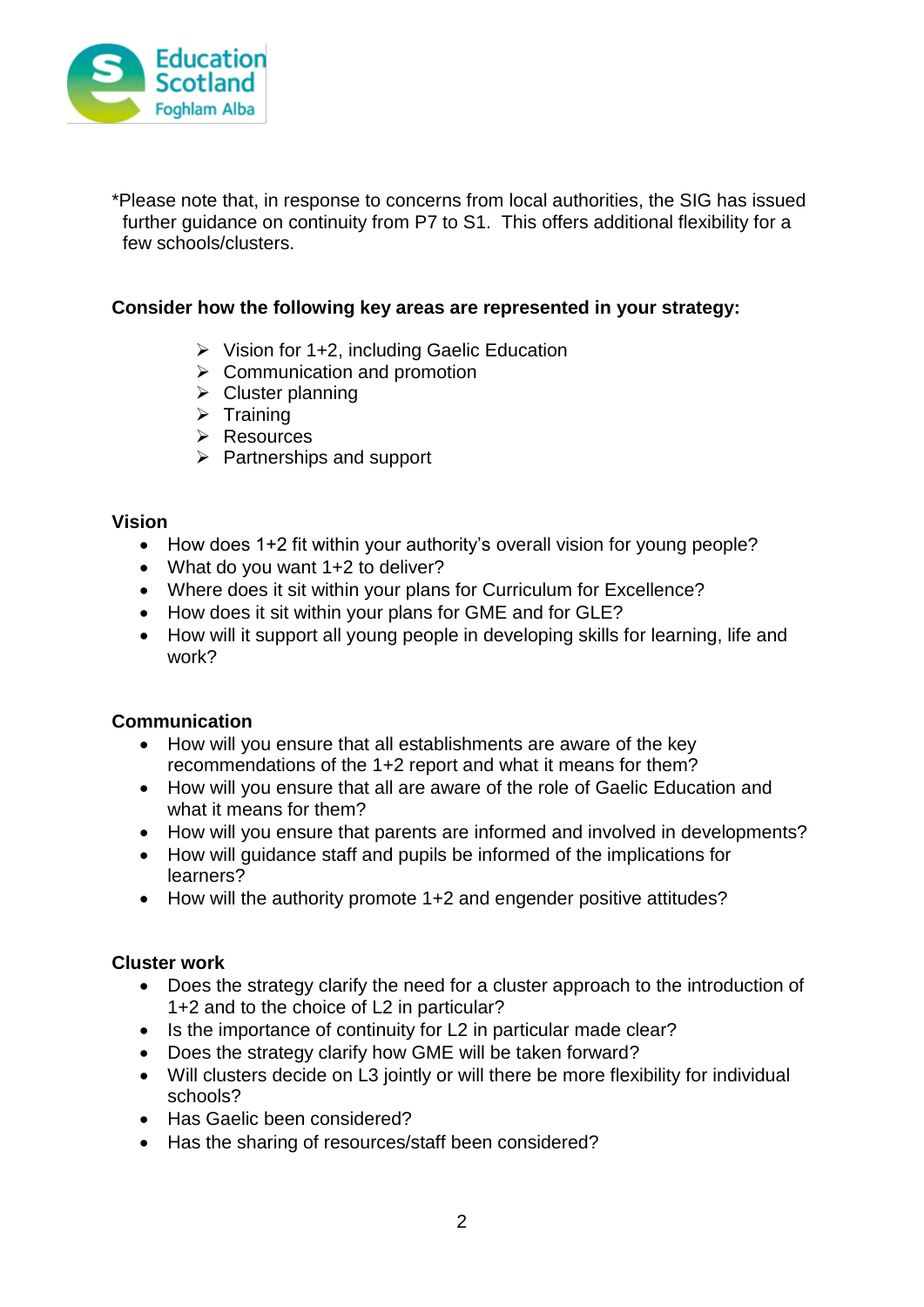

## **Training - initial**

- What are the messages from your audit? What are the implications for staffing and training?
- What kind of training will you use to deliver the strategy by 2020? You may wish to consider buying into training from other EAs or purchasing commercial training.
- To what extent can you deliver training within the authority? How could *Train the Trainers* be used as a way of 'growing your own'?
- How will the training be delivered? (Twilights? Days? ICT? A combination approach?)
- Have you considered accreditation/professional recognition for such training?

## **Training - ongoing**

- How will staff skills be updated and maintained?
- How can partners assist with this?
- What use can be made of ICT?

## **Curriculum**

- What is the curriculum strategy for delivering a language from P1 to P7? Consider the impact of embedding the language.
- Do all secondary schools have continuity from P7 and into the whole of S1-S3 for the agreed language?
- Is there an authority position on how L3 will be delivered in the primary school? How will a quality experience be assured?
- What advice will there be for L3 in the BGE at secondary schools? (To note that further guidance on L3 will be forthcoming). How will this be decided? How will a quality experience be assured?
- What advice will there be for the senior phase?

## **Resources**

- Is there a clear rationale for the purchase of any resources?
- What part will ICT play in resources?
- What are the possible staffing implications?

## **Partnerships**

- What partnerships do you have which could help you with resources and training, or advice on learning, teaching and the curriculum?
- Is there a lead contact within the authority for partners?
- How will you evaluate the impact of these partnerships?

## **Evaluation**

Money has been allocated to the delivery of 1+2 by Scottish Government in support of a national priority.